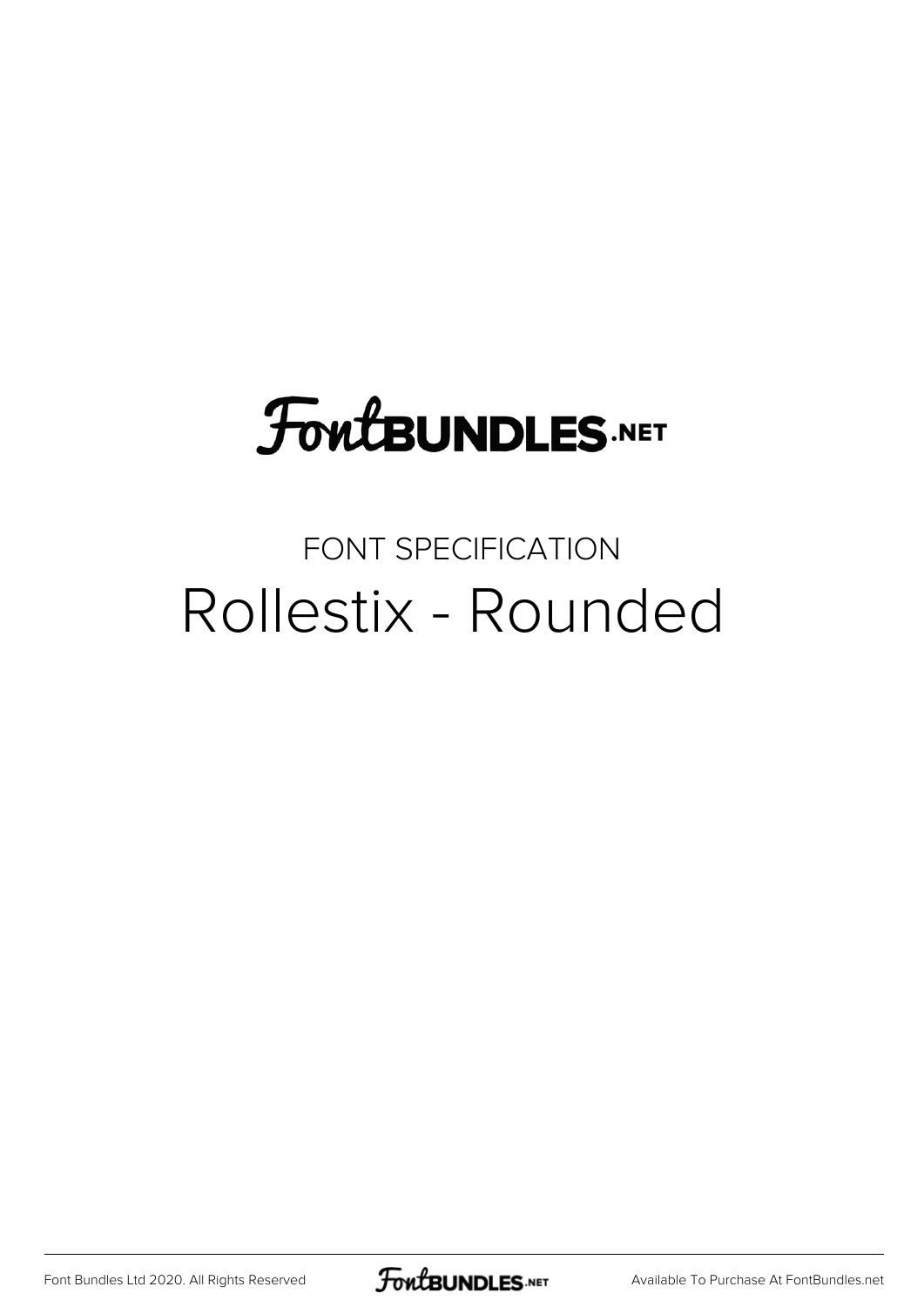#### Rollestix - Regular

**Uppercase Characters** 

## ABCDEFGHIJKLMNOPQ RSTUVWXYZ

Lowercase Characters

# abcdefghijklmnopgrstu VWXUZ

**Numbers** 

#### 0123456789

Punctuation and Symbols

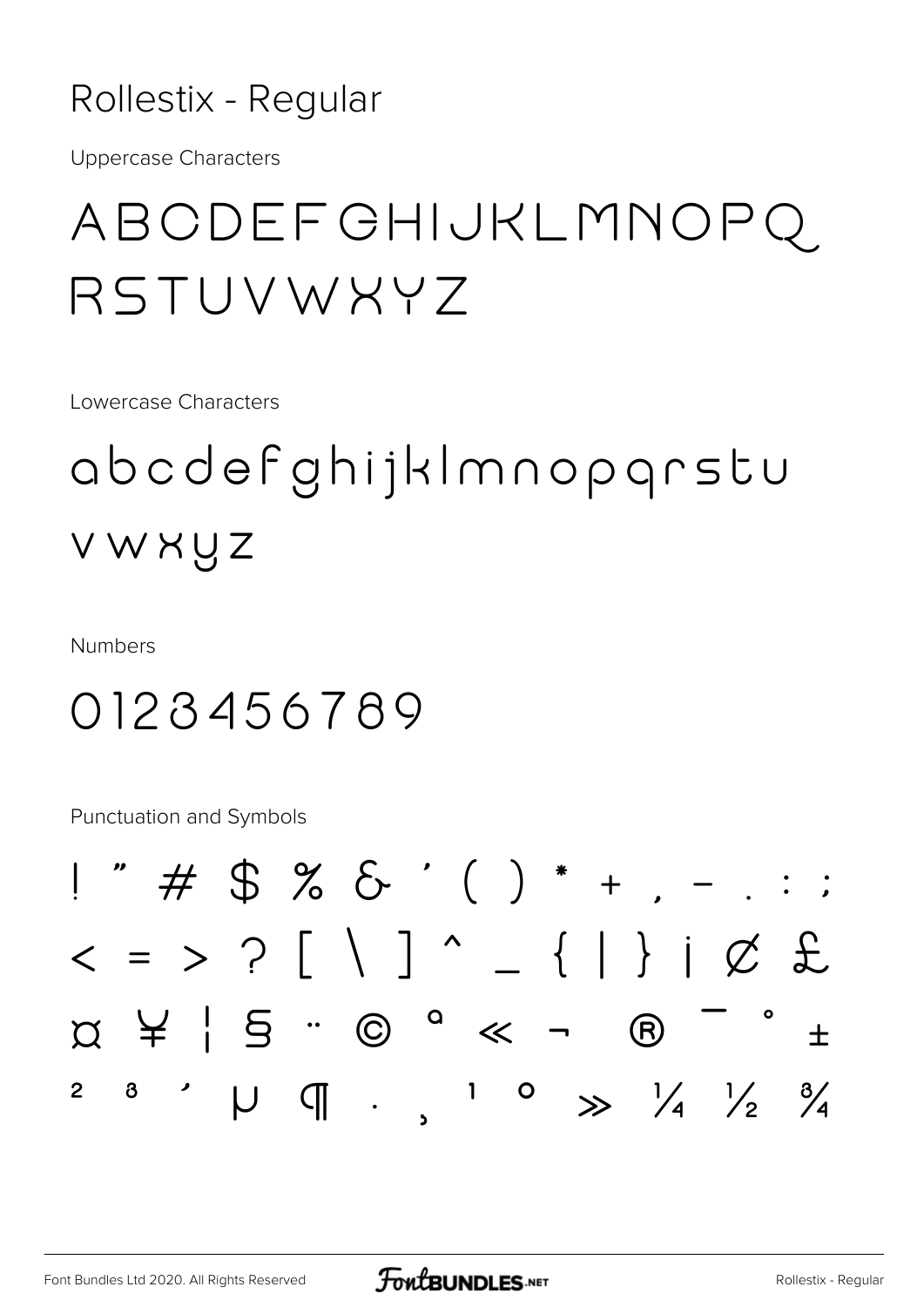All Other Glyphs

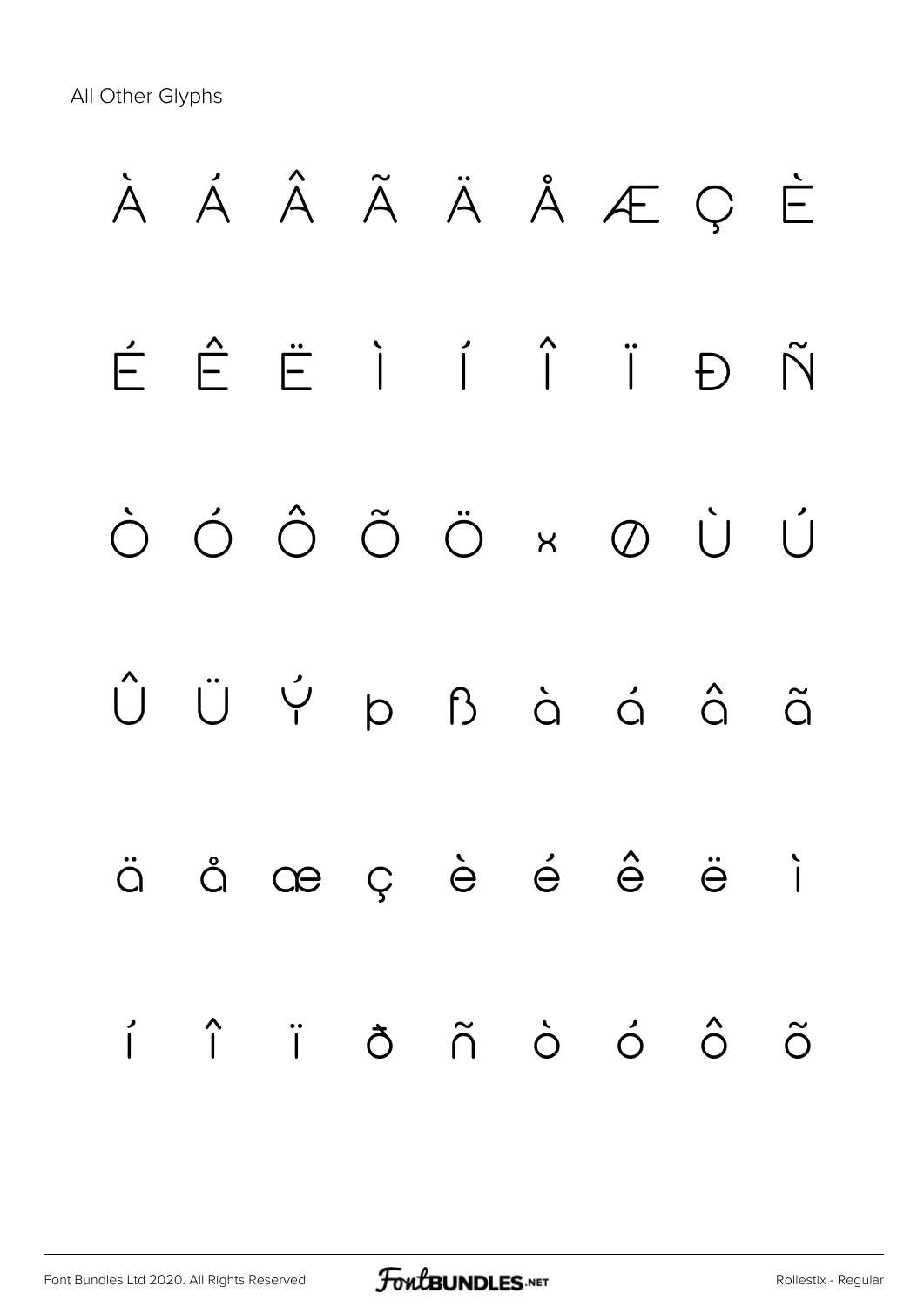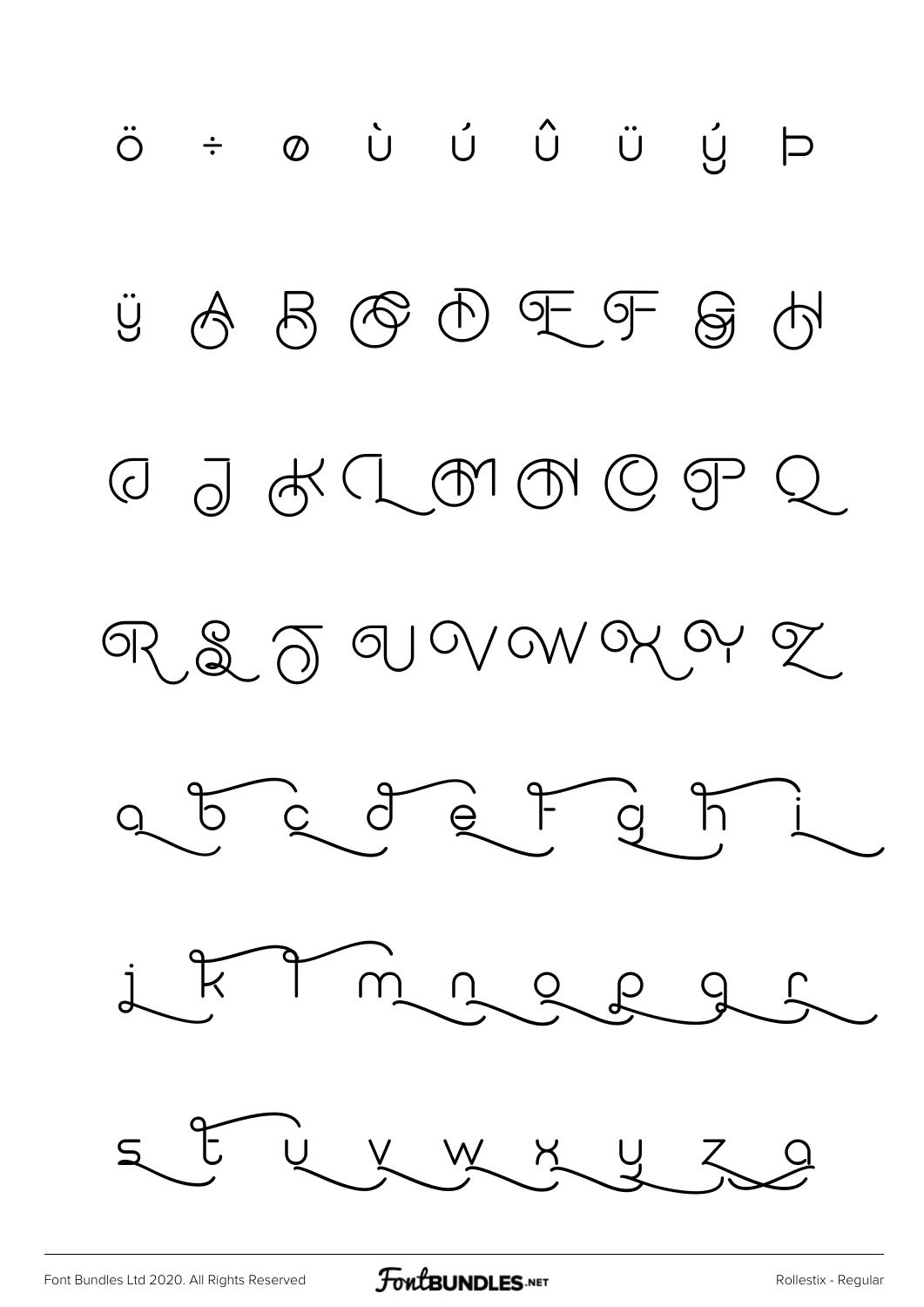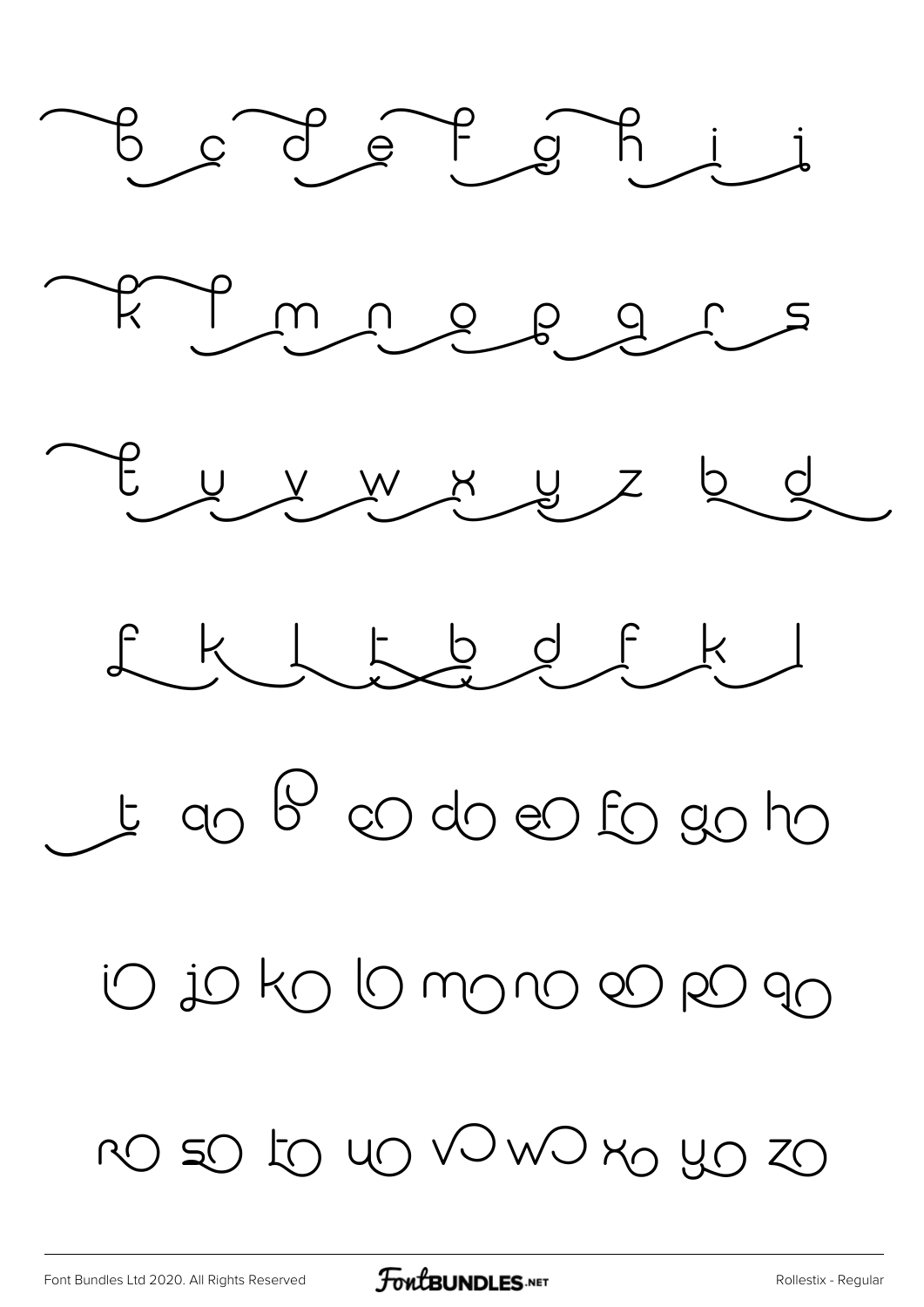

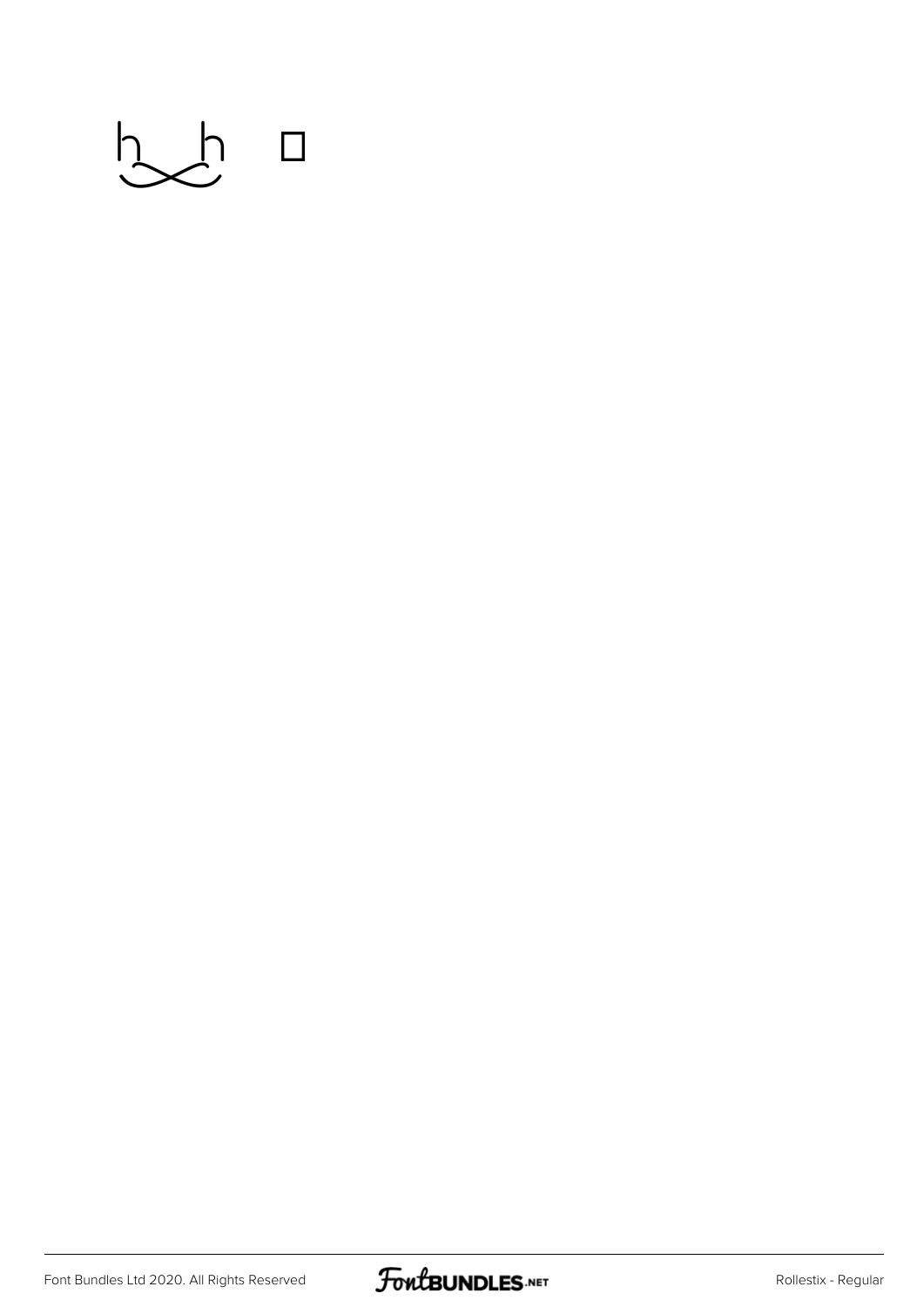

**Uppercase Characters** 

## ABODEFGHIJKLMNOP QRSTUVWXYZ

Lowercase Characters

# abcdefghijklmnopgrstu VWXUZ

**Numbers** 

#### 0123456789

Punctuation and Symbols

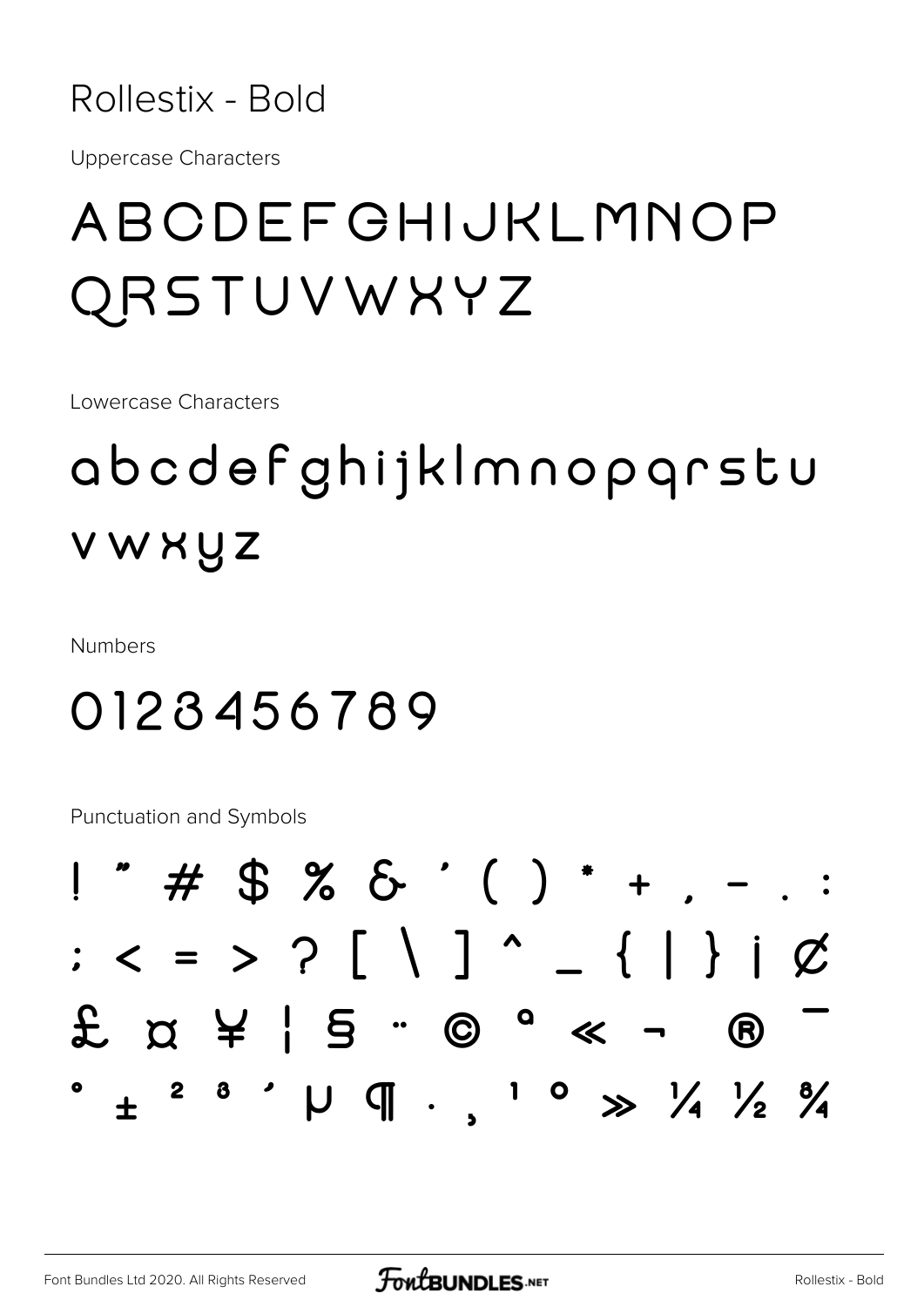All Other Glyphs

# **À Á Â Ã Ä Å Æ Ç È É Ê Ë Ì Í Î Ï Ð Ñ Ò Ó Ô Õ Ö × Ø Ù Ú Û Ü Ý Þ ß à á â ã ä å æ ç è é ê ë ì í î ï ð ñ ò ó ô õ**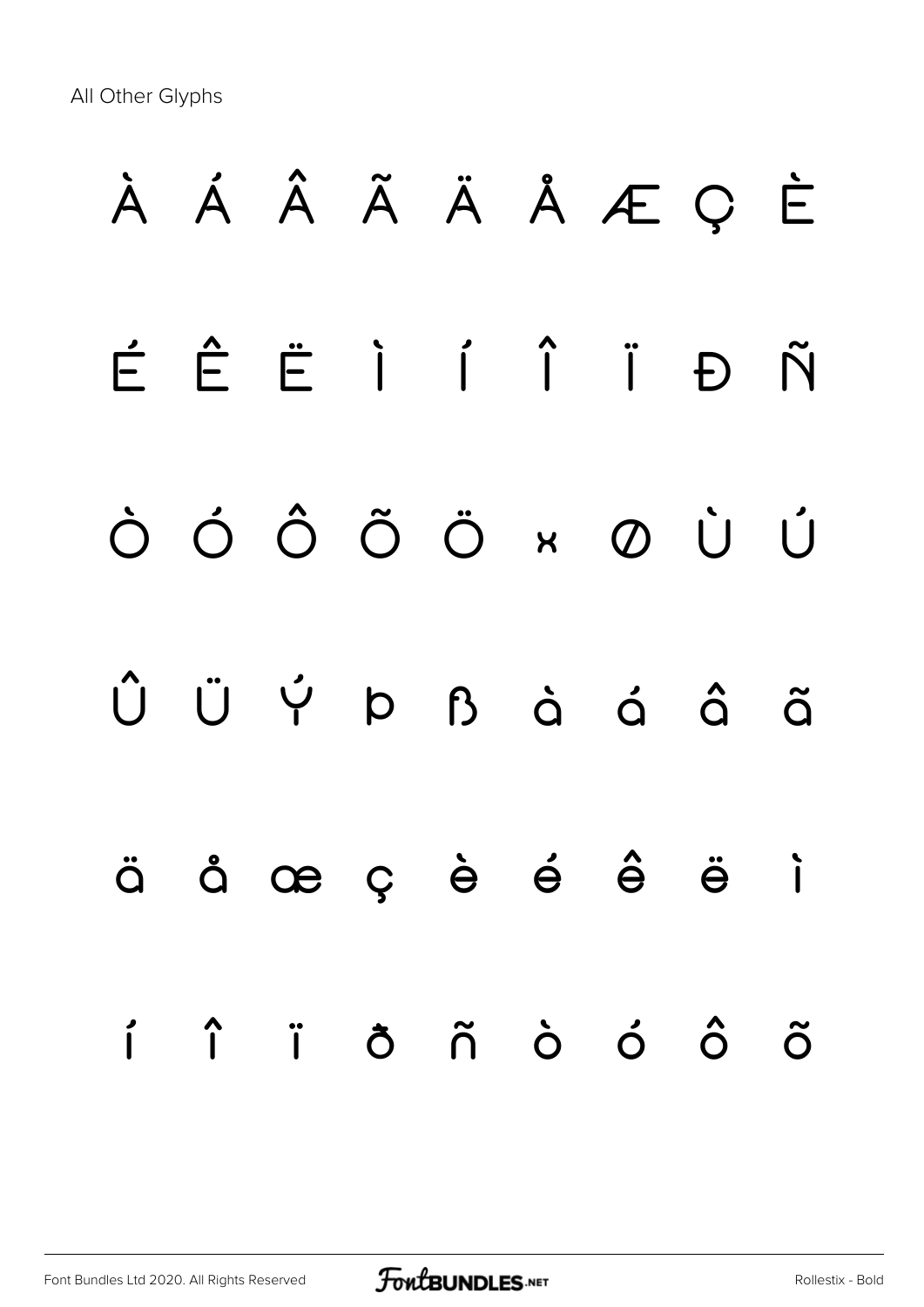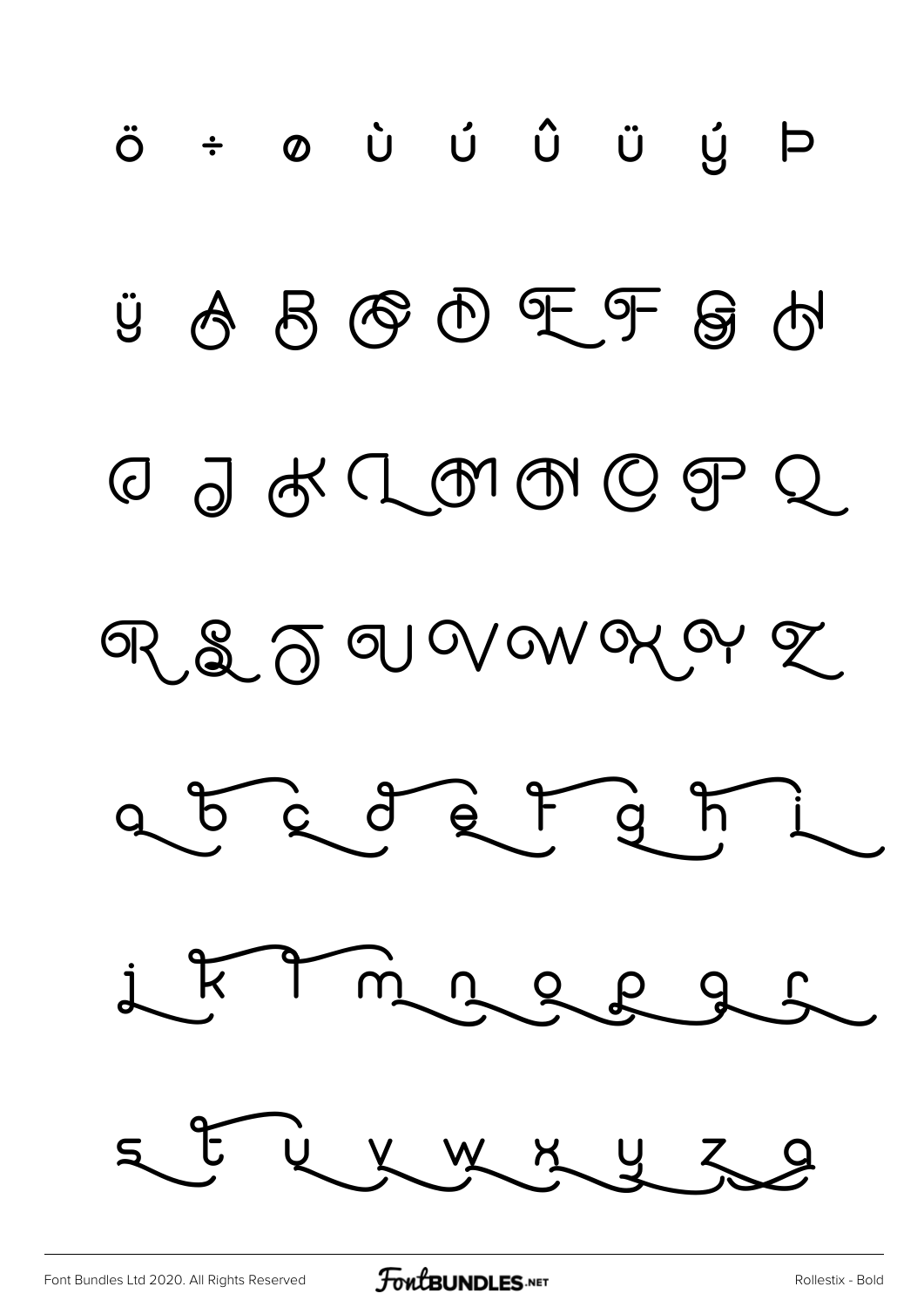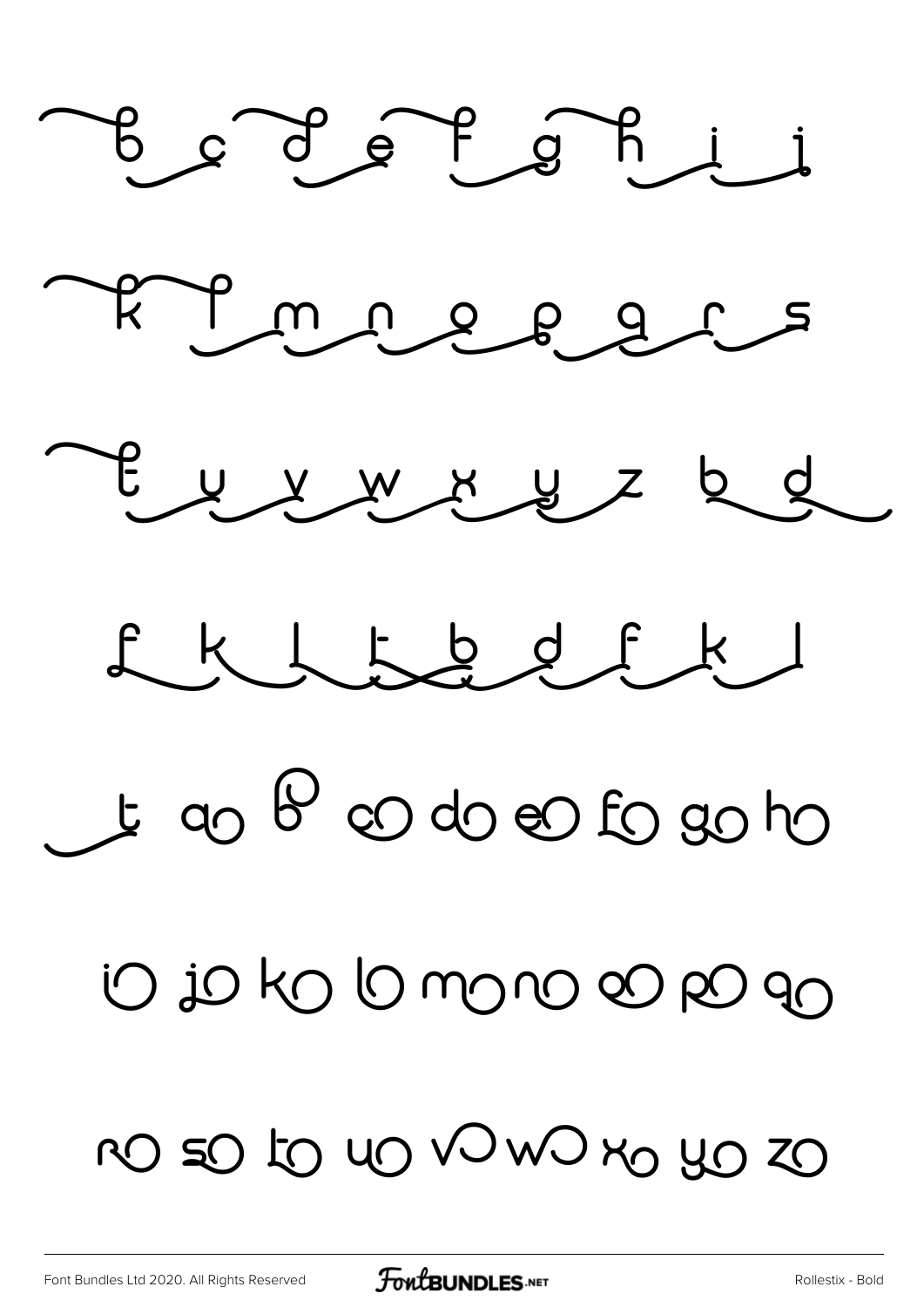

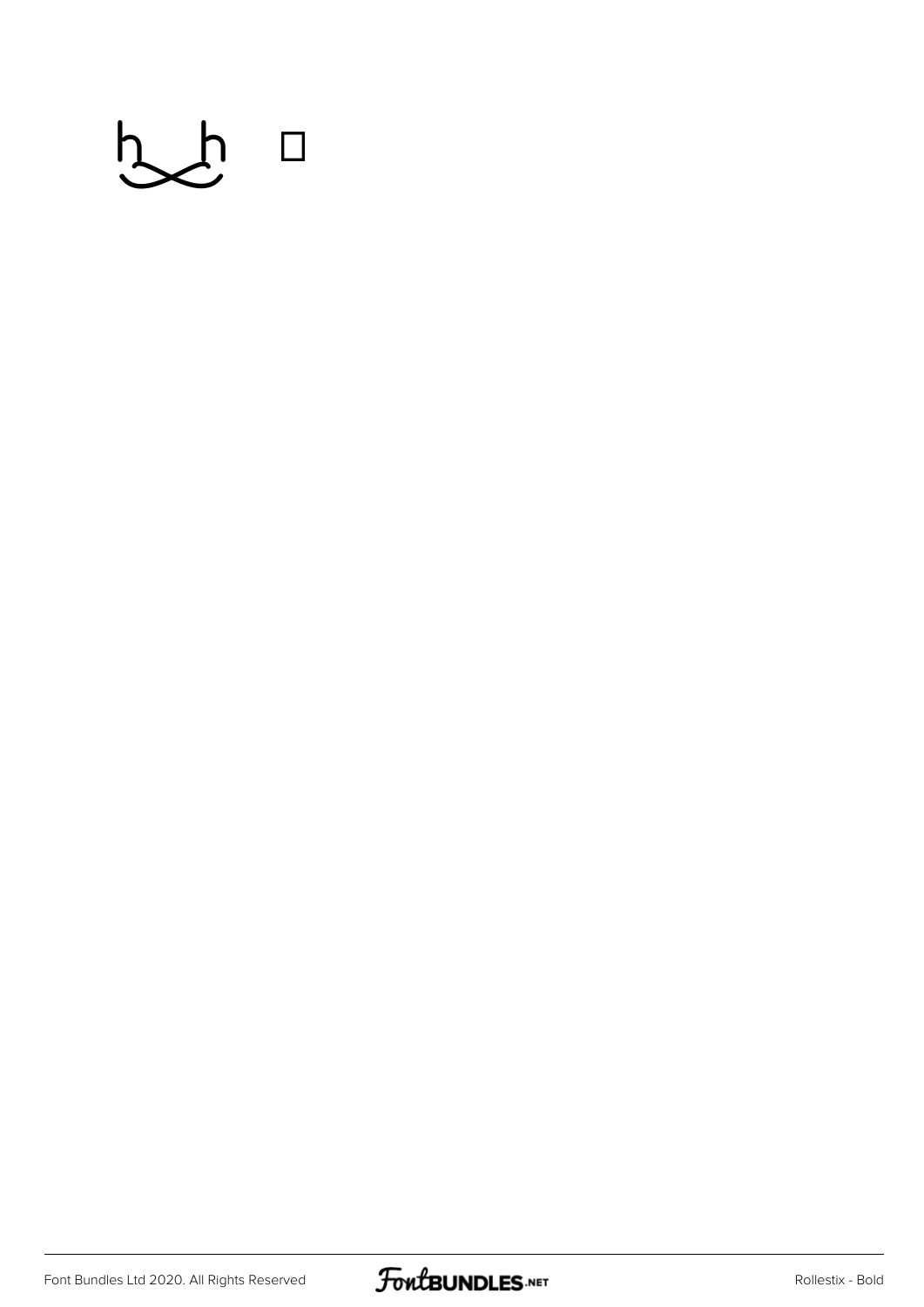#### Rollestix - Thin

**Uppercase Characters** 

### ABCDEFGHIJKLMNOP STUVWXY7

Lowercase Characters

abcdefghijkImnopgrstuv WXUZ

**Numbers** 

#### 0123456789

**Punctuation and Symbols** 

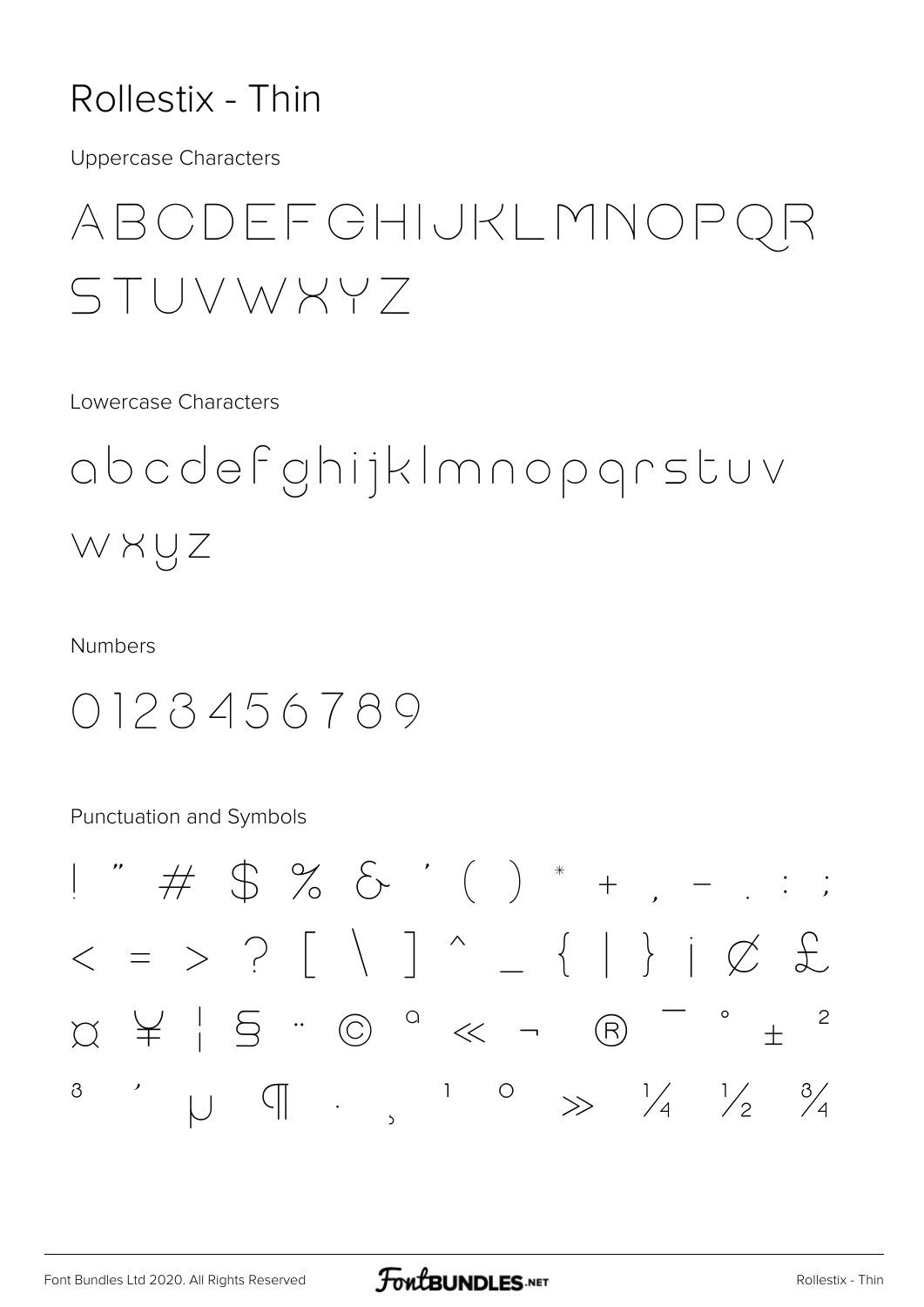All Other Glyphs

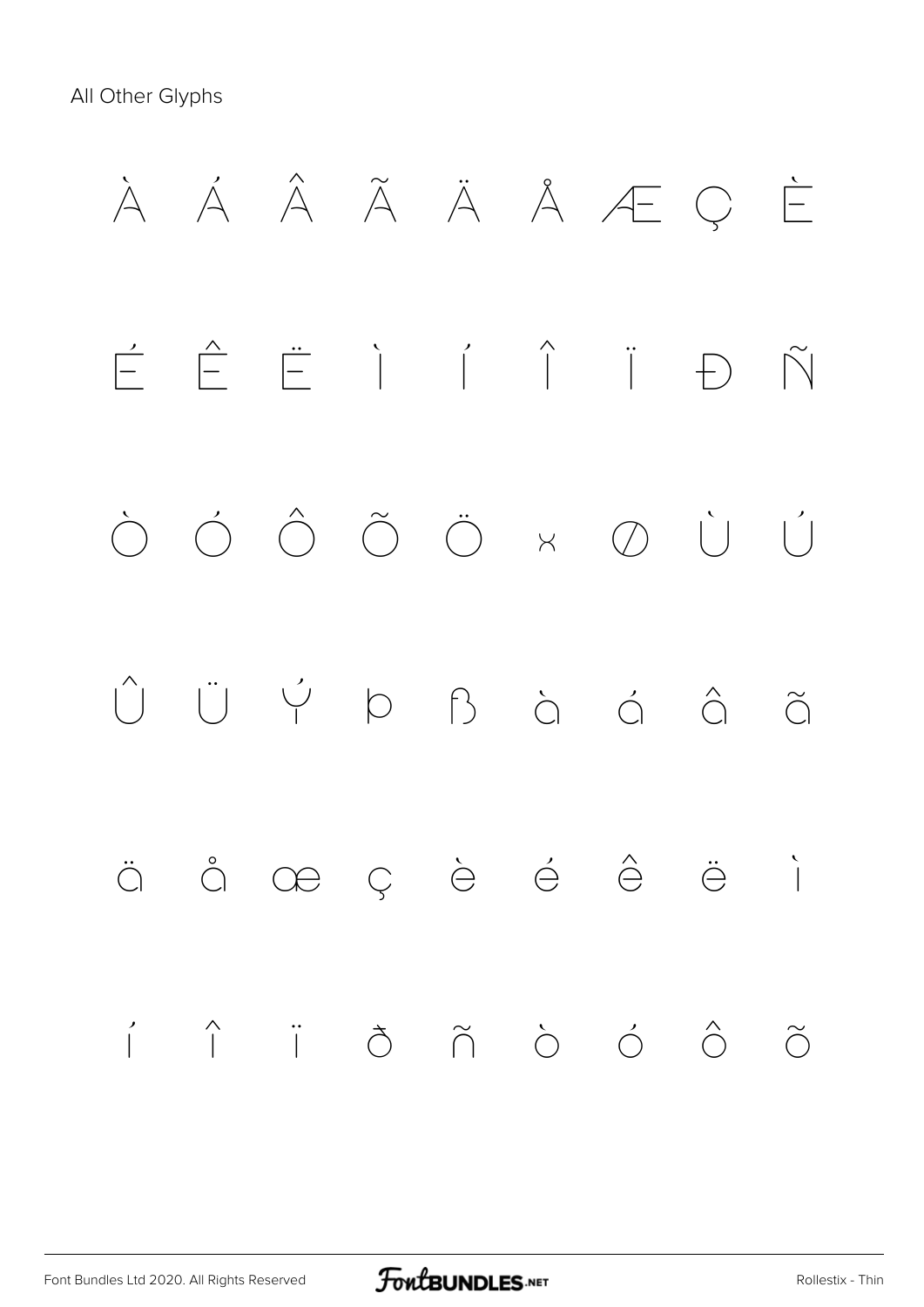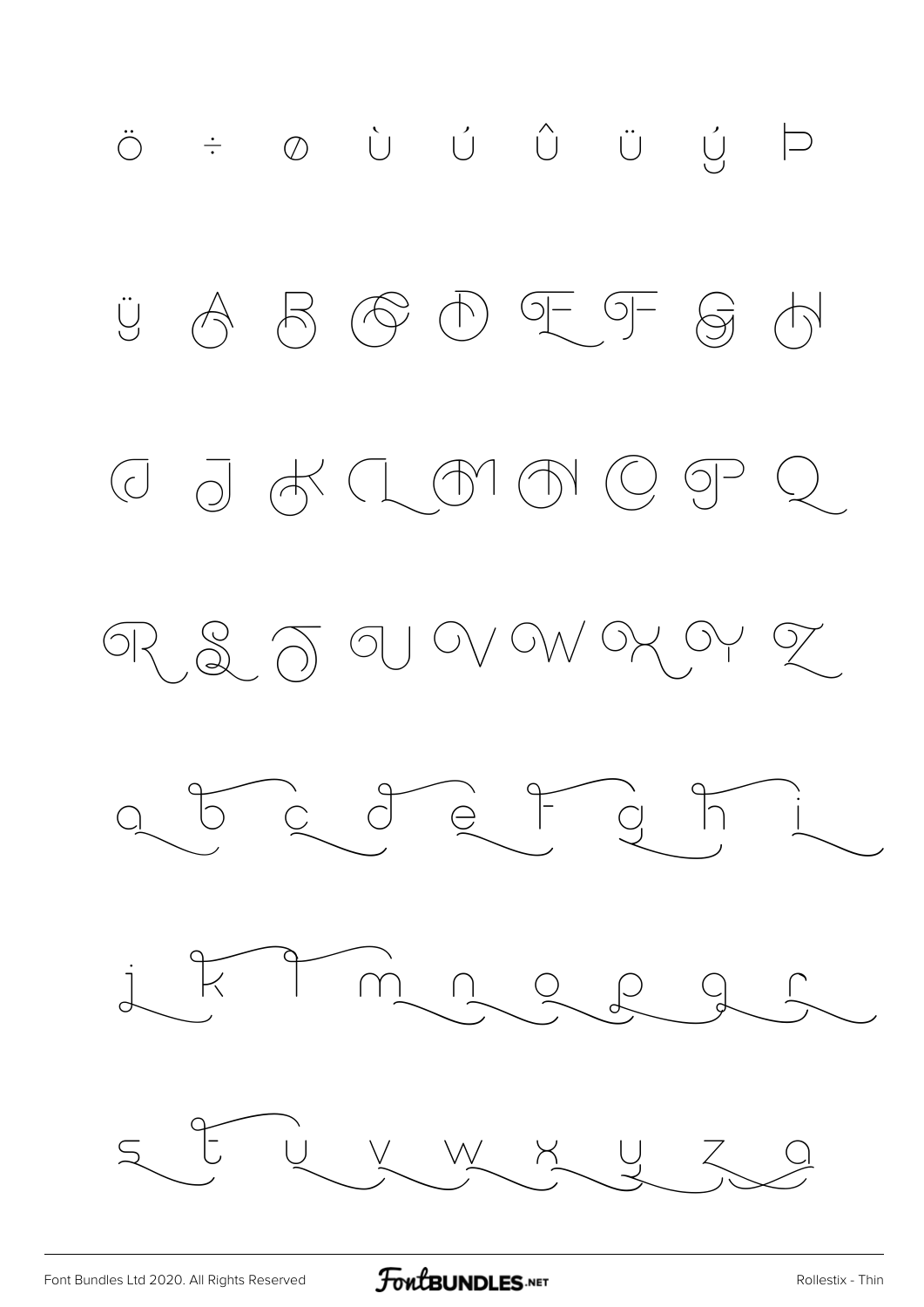